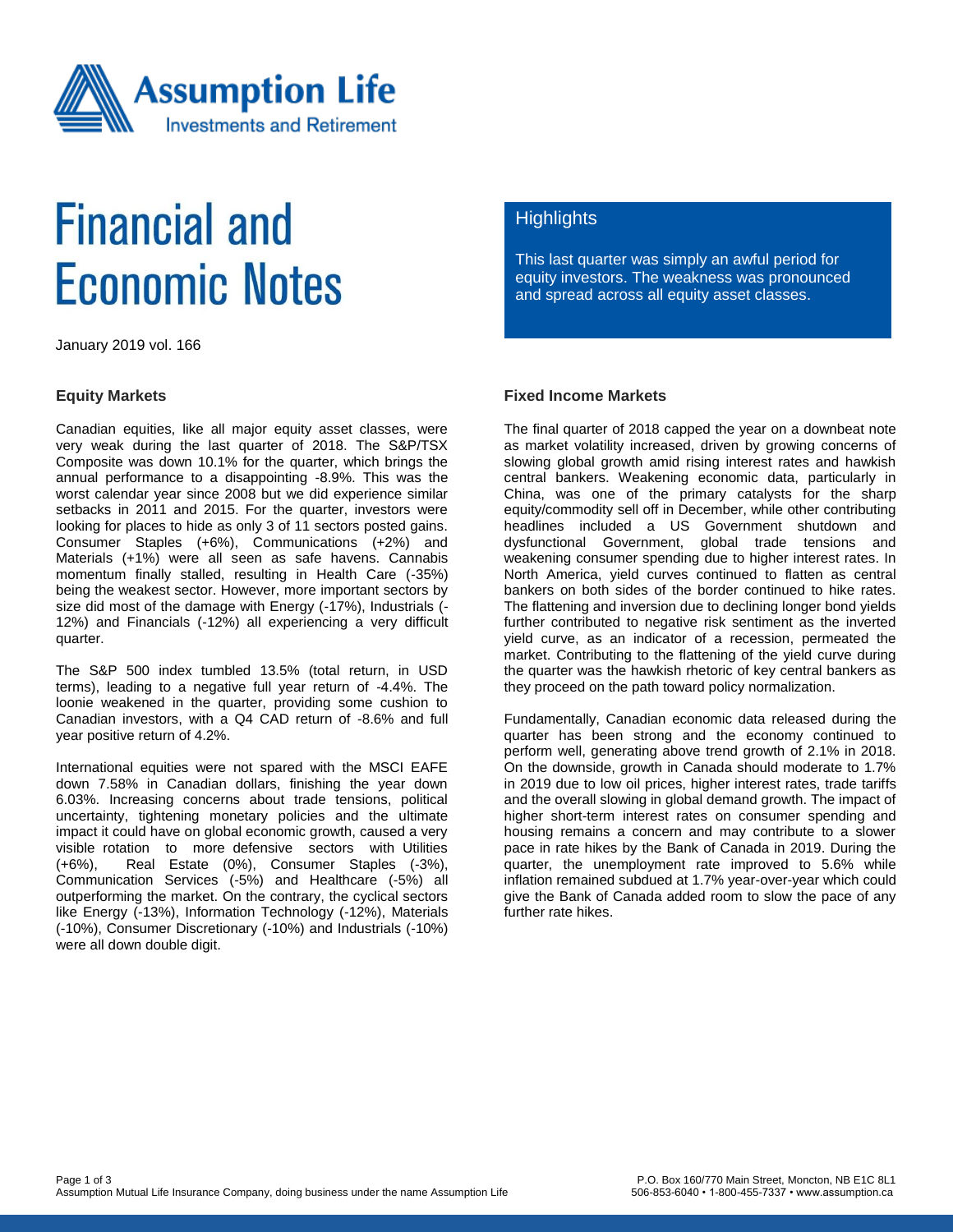

# **Financial and Economic Notes**

# **Assumption Life Investment Funds**

Applicable for Registered Pension Plan clients only

### **Gross returns as of December 31, 2018**

| <b>FUNDS</b>                                     | 1 MTH<br>% | <b>YTD</b><br>% | 1 year<br>% | 2 years<br>%     | 3 years<br>%     | 4 years<br>%     | 5 years<br>%     |  |  |  |  |
|--------------------------------------------------|------------|-----------------|-------------|------------------|------------------|------------------|------------------|--|--|--|--|
| <b>ASSUMPTION / LOUISBOURG FUNDS</b>             |            |                 |             |                  |                  |                  |                  |  |  |  |  |
| <b>Balanced Fund - RPP</b>                       | $-2.5$     | $-3.5$          | $-3.5$      | 1.9              | 4.0              | 4.0              | 5.0              |  |  |  |  |
| Multi-Index                                      | $-2.6$     | $-2.1$          | $-2.1$      | 2.8              | 4.4              | 4.4              | 5.7              |  |  |  |  |
| <b>Canadian Dividend Fund</b>                    | $-3.7$     | $-11.6$         | $-11.6$     | $-1.8$           | 6.7              | 3.1              | 2.8              |  |  |  |  |
| S&P / TSX Index                                  | $-5.4$     | $-8.9$          | $-8.9$      | $-0.3$           | 6.4              | $\overline{2.5}$ | 4.1              |  |  |  |  |
| U.S. Equity Fund (\$CAN)                         | $-7.4$     | $-1.6$          | $-1.6$      | 4.2              | 5.8              | 7.0              | 10.1             |  |  |  |  |
| S&P 500 Index (\$ CAN)                           | $-6.5$     | 4.2             | 4.2         | 8.9              | 8.6              | 11.7             | 14.1             |  |  |  |  |
| <b>Money Market Fund</b>                         | 0.1        | 1.4             | 1.4         | 1.0              | 0.8              | 0.7              | 0.7              |  |  |  |  |
| SCM 91 Day T-Bills                               | 0.2        | 1.4             | 1.4         | 1.0              | 0.8              | 0.8              | 0.8              |  |  |  |  |
| <b>Fixed Income Fund</b>                         | 1.0        | 1.2             | 1.2         | 2.2              | 2.3              | 2.5              | 3.7              |  |  |  |  |
| <b>SCM Universe Bond Index</b>                   | 1.4        | 1.4             | 1.4         | 2.0              | 1.9              | 2.3              | 3.5              |  |  |  |  |
| <b>Growth Portfolio</b>                          | $-4.0$     | $-6.9$          | $-6.9$      | 1.5              | 5.4              | $\overline{5.1}$ | 5.9              |  |  |  |  |
| Multi-Index                                      | $-4.8$     | $-5.5$          | $-5.5$      | 2.5              | 5.9              | 5.0              | 6.2              |  |  |  |  |
| <b>Balanced Growth Portfolio</b>                 | $-3.2$     | $-5.4$          | $-5.4$      | 1.6              | 4.4              | 4.3              | 5.2              |  |  |  |  |
| Multi-Index                                      | $-3.5$     | $-4.0$          | $-4.0$      | 2.4              | 5.0              | 4.3              | 5.5              |  |  |  |  |
| <b>Balanced Portfolio</b>                        | $-2.1$     | $-3.7$          | $-3.7$      | 1.6              | 3.7              | 3.8              | 4.8              |  |  |  |  |
| Multi-Index                                      | $-1.9$     | $-2.2$          | $-2.2$      | $\overline{2.2}$ | 3.9              | $\overline{3.7}$ | 4.9              |  |  |  |  |
| <b>Conservative Portfolio</b>                    | $-1.1$     | $-2.6$          | $-2.6$      | 1.4              | $\overline{2.9}$ | 3.1              | 4.0              |  |  |  |  |
| Multi-Index                                      | $-0.3$     | $-0.4$          | $-0.4$      | 2.1              | 2.9              | 2.9              | 4.1              |  |  |  |  |
| <b>Canadian Small Capitalization Equity Fund</b> | $-1.0$     | $-22.8$         | $-22.8$     | $-12.1$          | 3.3              | 0.7              | 0.5              |  |  |  |  |
| <b>BMO NB Small Cap Weighted Index</b>           | $-3.5$     | $-18.2$         | $-18.2$     | $-8.3$           | 5.2              | 0.2              | $-0.3$           |  |  |  |  |
| <b>Momentum Fund</b>                             | $-10.9$    | $-11.8$         | $-11.8$     | $-3.6$           | 9.4              | 5.9              | 4.8              |  |  |  |  |
| S&P / TSX Index                                  | $-5.4$     | $-8.9$          | $-8.9$      | $-0.3$           | 6.4              | $\overline{2.5}$ | $\overline{4.1}$ |  |  |  |  |
| <b>Preferred Share Fund</b>                      | $-3.3$     | n/a             | n/a         | n/a              | n/a              | n/a              | n/a              |  |  |  |  |
| S&P/TSX Preferred Share (TXPR) Index             | $-1.6$     | n/a             | n/a         | n/a              | n/a              | n/a              | n/a              |  |  |  |  |
| <b>FIDELITY FUNDS</b>                            |            |                 |             |                  |                  |                  |                  |  |  |  |  |
| <b>Canadian Opportunities Fund</b>               | $-2.4$     | 1.3             | 1.3         | 3.3              | 10.8             | 6.1              | 7.2              |  |  |  |  |
| S&P / TSX Small and Mid Cap Combined Index       | $-4.9$     | $-12.9$         | $-12.9$     | $-3.4$           | 4.0              | 0.3              | 1.4              |  |  |  |  |
| <b>True North Fund</b>                           | $-3.8$     | $-2.9$          | $-2.9$      | $\overline{2.1}$ | 5.4              | 4.1              | 6.4              |  |  |  |  |
| S&P / TSX Index                                  | $-5.4$     | $-8.9$          | $-8.9$      | $-0.3$           | 6.4              | $\overline{2.5}$ | 4.1              |  |  |  |  |
| <b>International Growth Fund</b>                 | $-2.4$     | $-3.4$          | $-3.4$      | 8.9              | 3.9              | 8.9              | 8.6              |  |  |  |  |
| <b>MSCI EAFE Index</b>                           | $-2.2$     | $-6.0$          | $-6.0$      | 4.8              | 2.3              | 6.2              | 5.7              |  |  |  |  |
| <b>Europe Fund</b>                               | $-2.7$     | $-6.5$          | $-6.5$      | 5.4              | 0.4              | 5.4              | 4.0              |  |  |  |  |
| <b>MSCI</b> Europe Index                         | $-2.0$     | $-7.2$          | $-7.2$      | 4.3              | 1.5              | $\overline{5.1}$ | 4.5              |  |  |  |  |
| <b>American Disciplined Equity Fund</b>          | $-6.9$     | 0.1             | 0.1         | 6.9              | 5.3              | 8.9              | 11.9             |  |  |  |  |
| S&P 500 Index (\$CAN)                            | $-6.5$     | 4.2             | 4.2         | 8.9              | 8.6              | 11.7             | 14.1             |  |  |  |  |
| <b>NorthStar Fund</b>                            | $-1.4$     | $-2.9$          | $-2.9$      | $\overline{1.7}$ | 1.3              | $\overline{7.3}$ | 9.1              |  |  |  |  |
| <b>MSCI World Index</b>                          | $-5.1$     | $-0.5$          | $-0.5$      | 6.7              | 5.7              | 8.9              | 9.9              |  |  |  |  |
| <b>Monthly Income Fund</b>                       | $-1.3$     | $-0.3$          | $-0.3$      | 2.0              | 4.3              | 4.1              | 5.3              |  |  |  |  |
| Multi-Index                                      | $-2.6$     | $-2.1$          | $-2.1$      | 2.8              | 4.4              | 4.4              | 5.7              |  |  |  |  |
| <b>Canadian Asset Allocation Fund</b>            | $-1.9$     | $-1.8$          | $-1.8$      | 2.6              | 4.9              | 4.0              | 5.6              |  |  |  |  |
| Multi-Index                                      | $-2.6$     | $-2.1$          | $-2.1$      | 2.8              | 4.4              | 4.4              | $\overline{5.7}$ |  |  |  |  |